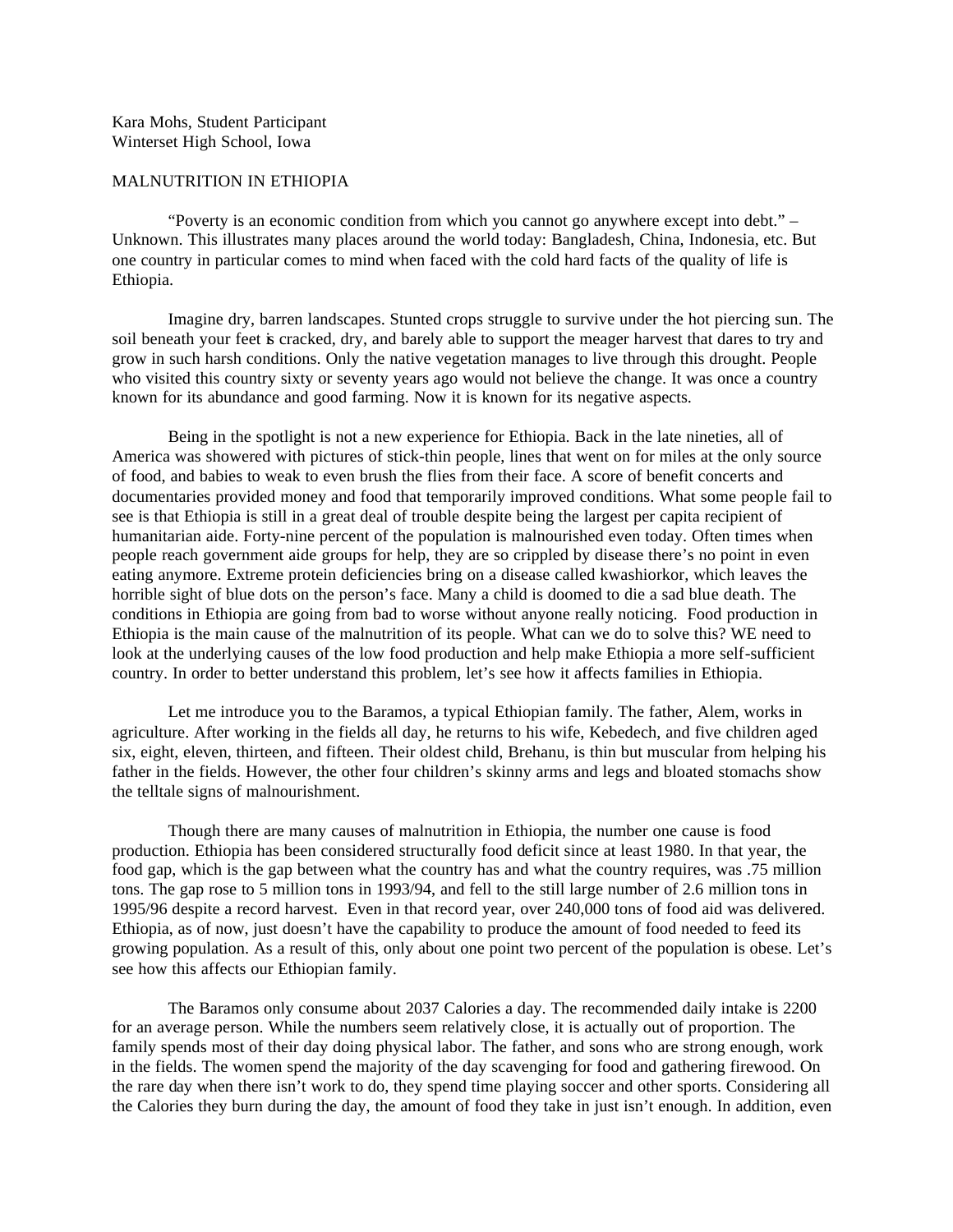if they have a decent amount of food, the food consumed isn't nutritional. The main staples of the Ethiopian diet are barley, tef, and emmer wheat. A combination of these grains make Enjera, a thin sour bread that all classes of Ethiopians eat. While the upper class families usually eat this only as a snack, for most Ethiopians this is a whole meal.

Another effect of the lack of food is the parents have to choose which of the family members are allowed to eat. An old Ethiopian saying goes, "when you eat from a pot, the strongest one eats first." The Baramos, like most Ethiopian families, has a set order. Alem always eats first because he is the father and has to provide for the family. The oldest son, Brehanu, eats second, and the rest of the family gets to eat if anything is left. The problem is, the Baramos don't know how to deal with or recognize the problems that come their way.

For instance, all people know one of the driving forces behind agriculture is rain. Even though Ethiopia has the potential for a lot of rain during the monsoon season, it is still extremely susceptible to droughts. Since 1965, there has been fifteen years of major droughts, including the infamous drought of 1984 that killed an estimated one million people. During an average drought, rainfall decreases by about 30-50%. Considering that even a ten percent decline in rainfall below its average reduces production by 4.4%, a drought is enough to destroy the hopes of families such as the Baramos. This forces them to try and find other sources of food. One of these is the eating of "false bananas." This occurs when the Ethiopians are forced to eat the roots, bark, and leaves of the banana tree before it can bear fruit. In a sense, they are sacrificing tomorrow to survive today. When all else fails, many families look for some outside employment. Unfortunately, there is practically none to be had in Ethiopia. About forty-four percent of Ethiopians report outside income, but it only constitutes about ten percent of their over all income. Almost all outside employment includes working in factories that can easily be labeled as sweatshops. Let's see how our Ethiopian family responds to this.

The Baramo family lives well beneath the poverty line, living on only a dollar a day. When a decrease in rainfall reduces their yields, they have no money with which to buy the food needed to fill their family's food gap. As a result, Alem often has to go look for work outside of his own farm. He will travel as far at two hundred miles searching for some source of income to supplement his family's income and give them the things they need. On a good year he may return with enough money to buy a pair of shoes or some new clothes for his children. Most years, however, he returns home with nothing except a heavy heart and worn shoes. His children won't receive a new outfit or schooling this year.

A large part of the problem, despite the drought itself, is that the Ethiopian people are not equipped to deal with the repercussions of the decreased rainfall. There are almost no irrigation systems set up in Ethiopia. There are several reasons for this. The first and foremost is that there is little opportunity for water at all, let alone wasting it on a futile attempt to try and keep the crops alive. In the places where water is accessible, irrigation canals are just an opening for hippos to come. Another discouragement of the implementation of the canals is the diplomatic force of the surrounding nations. Many nations outside of Ethiopia use the water and are afraid that if the Ethiopians take it, there will be less for them. Considering Ethiopia's history of conflict, the government does not need any reasons for more. The final reason is the enormous amount of money it would take to set up these canals. The Ethiopian people survive on about a dollar a day. These people barely have enough food to keep their family alive. They can't afford to spend it on some adventure that may or may not help them in the long run. As if the weather problems aren't bad enough, Ethiopia has more bad news in the future. Studies show the countries in the Horn of Africa, including Ethiopia, are highly susceptible to climate change. Estimates have the average temperature rising from one to three degrees Celsius. This could drop grain yields up to 30%, although it is impossible to know for sure.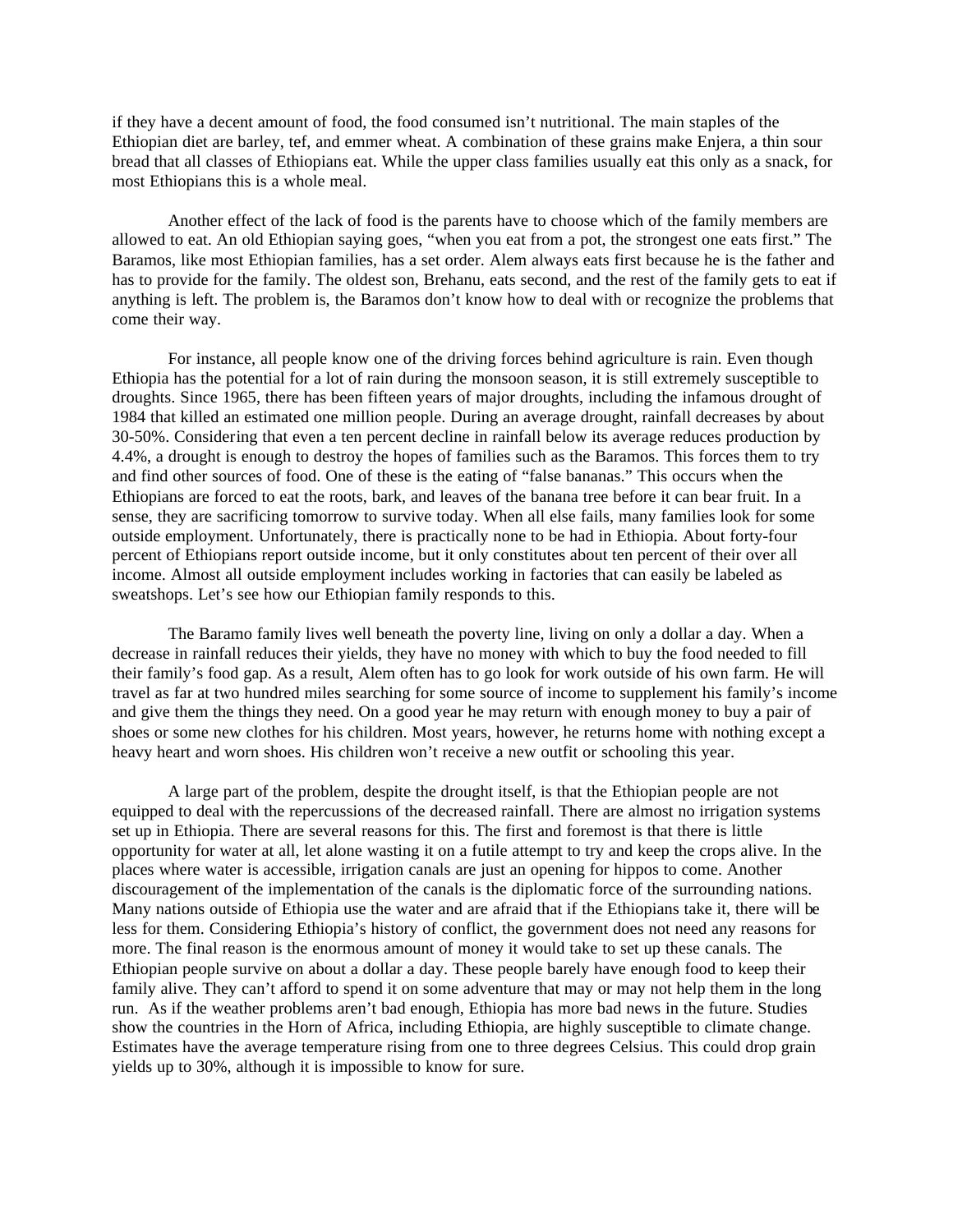Another reason for low food production is the methods of farming used. First, the average Ethiopian owns only one acre of land to provide for their entire family. There is little to no opportunity to expand on this considering the government owns it all. Farmers are given their plots by the government. Ethiopian soil has always been poor, but it is now getting worse. The seeds used are either the cheapest available or government handouts. The problem with these seeds is that they are bred to produce optimum yield. While on the surface this looks like a good philosophy, it is harming the outcome. These seeds are bred to produce yield, but this kind of seed is highly ineffective. While it will produce optimum yields, it will only do so if the conditions are ideal. In Ethiopia, there are almost no ideal conditions. The seeds can not to withstand the harsh conditions that are a constant in Ethiopia.

The Baramos have seen evidence of this firsthand. When Alem received this land, it was relatively fertile and produced a decent crop. Now his crops yields have been lower and lower each year. In addition to the crops decreasing, his funds to buy seed with is also shrinking very rapidly. With his family growing older and larger, this represents a huge problem. He is expected to feed his large family from this one acre plot, and he knows that the land just can't live up to this expectation. Kebedech and the four youngest children will have to survive as best they can on the little they have.

It is clear that the Baramo family has many needs. They have a growing family with a shrinking yield. They are so poor they can't feed their entire family. They have no knowledge of how to improve their status and make things better for themselves. Their children will grow up poor, malnourished, and uneducated with little to no hope of ever changing. However, steps can be taken to help this situation. We can give these people hope in a world that has none. The first step is increasing food production in Ethiopia. If we can teach them to grow enough food to keep their family healthy, things immediately look better. This can lead to a surplus crop and a better income to pay for clothes and schooling. We can't just provide food aide, we need to address the underlying causes of the problem and help to make Ethiopia more self-sufficient.

My first solution is to provide a loan system that people can work with to buy the necessary seeds and other such items for their family. While there are drought resistant seeds on the market, they cost around forty-nine cents a pound. While this may seem like next to nothing to us, to an Ethiopian that is a fortune. The Ethiopian government has a loan system in place now, but it is not structurally sound. It is based on the theory that the more you have, the better off you are. Plus, it is not efficient in working with the people in a way that they can pay it back in the allocated time. A system is needed that will give the people needed time and opportunity to improve their status.

The loan system that I believe would be most effective was set up by Dr. Muhammed Yunus, the 1994 World Food Prize Laureate. This system gives out very small loans, only around one hundred dollars, to the needy. No collateral is needed, only a group of five friends that are willing to be a support group and part of the loan committee. This is very important for the Ethiopian people, because most have no belongings to act as collateral, therefore making them exempt from the governmental loans. This loan is also more effective than governmental loans because ninety-four percent of them go through the women of the families. Giving the loans to women is more effective because they are more family oriented than the men. They would use it to benefit the whole family and not just the ones who are already strong. This is a huge step in helping to solve the malnutrition problems of Ethiopia.

These banks are set up, running, and solving problems in countries such as Bangladesh and Malaysia as well as in the urban settings of Chicago and Alabama. To date, loan recipients have increased their income by fifty percent over a three year period. With this money, Ethiopian farmers can buy better seeds. They may even be able to pay for clothing and schooling for their children while having some cushion to fall back on if hard times come.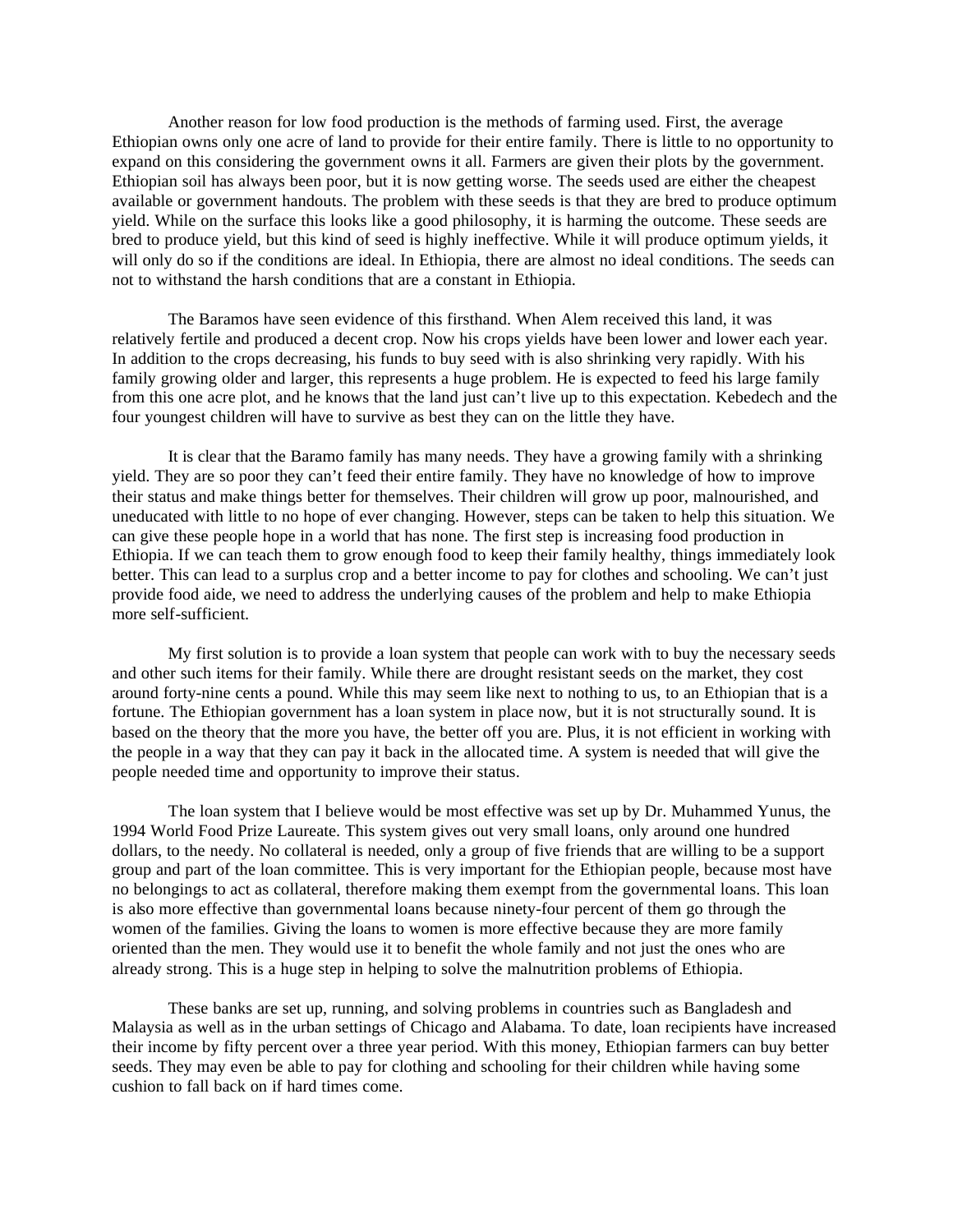My second idea to help increase food production would be utilizing the relatively new practice of agroforestry. The principle behind this is using native plants and trees, specifically leguminous trees, to help increase yields. Farmers would plant these special trees directly in the fields with their crops. Most farmers scoff at this because they believe that they are simply wasting what little field space they have. However, these trees make up for the wasted space.

In Ethiopia, the particular tree that would be of the most help would be *Acacia albida*, a leguminous tree that grows naturally in almost all parts of Ethiopia. Its first special quality is that it makes the soil more fertile. It does this is a number of ways: it brings mineral elements to the surface, increases microbic activity in the neighborhood of the tree, increases fertility through the decomposition of its foliage, and indirectly through the droppings of the animals that sit in its shade.

Its second special quality is its unique habit of showing foliage during the dry season and lying dormant during the rainy season. This is very important for a number of reasons. During the dry season, its pods provide excellent food for livestock and its shade is beneficial to all. This also means that during the rainy season it doesn't compete with the growing crops. Also, considering it is a tree, when it dies or is blown over, the women can gather its branches or cut it down for firewood. It is practically free considering it grows naturally, making it invaluable to impoverished Ethiopians everywhere.

In conclusion, when we look back at Ethiopia seventy years ago, it was a lush, green, fertile place that people flocked to. Now **i** is impoverished and dry while the Ethiopian people cry out in hunger. These people need to be able to hope again. But it is hard to hope when there is such an enormous food gap. All the Ethiopian people can see is how the land is not fertile, the small land-holdings that are given to them by the government with no way to expand, and how they have absolutely no idea how to deal with the droughts, climate changes, and conflict that continually come their way. They are so desperate for food that they resort to the eating of false bananas to provide some boost to their daily Caloric intake. They think that there is no way out of this hole they live in, and even if there was, nobody out is there is willing to help them. However, there are options.

We can help change this horrible tradition of hunger first by teaching them how to use the land they have more effectively through the utilization of agroforestry using *Acacia albida*. This will increase soil fertility to increase yields and provide invaluable shade and firewood during the dry season. If we are to change things, we must take large steps to prevent and deal with the low food production in Ethiopia. We can't just rely on food aide and money donations to help these people; they must become more selfsufficient. We can help this by providing them with funds through an innovative banking system that loans out small amounts of money with no collateral needed. By using these options, we are giving the Ethiopian people an opportunity to break the cycle of hunger and poverty that has been a constant. No parent should have to experience their children starving to death, and no child should have to see their parents go hungry in order to feed them. Ethiopia is not beyond hope; they are not a "basket case". Steps can be taken to help families like the Baramos. It is up to us if the situation is to improve. Addressing world hunger should begin with Ethiopia.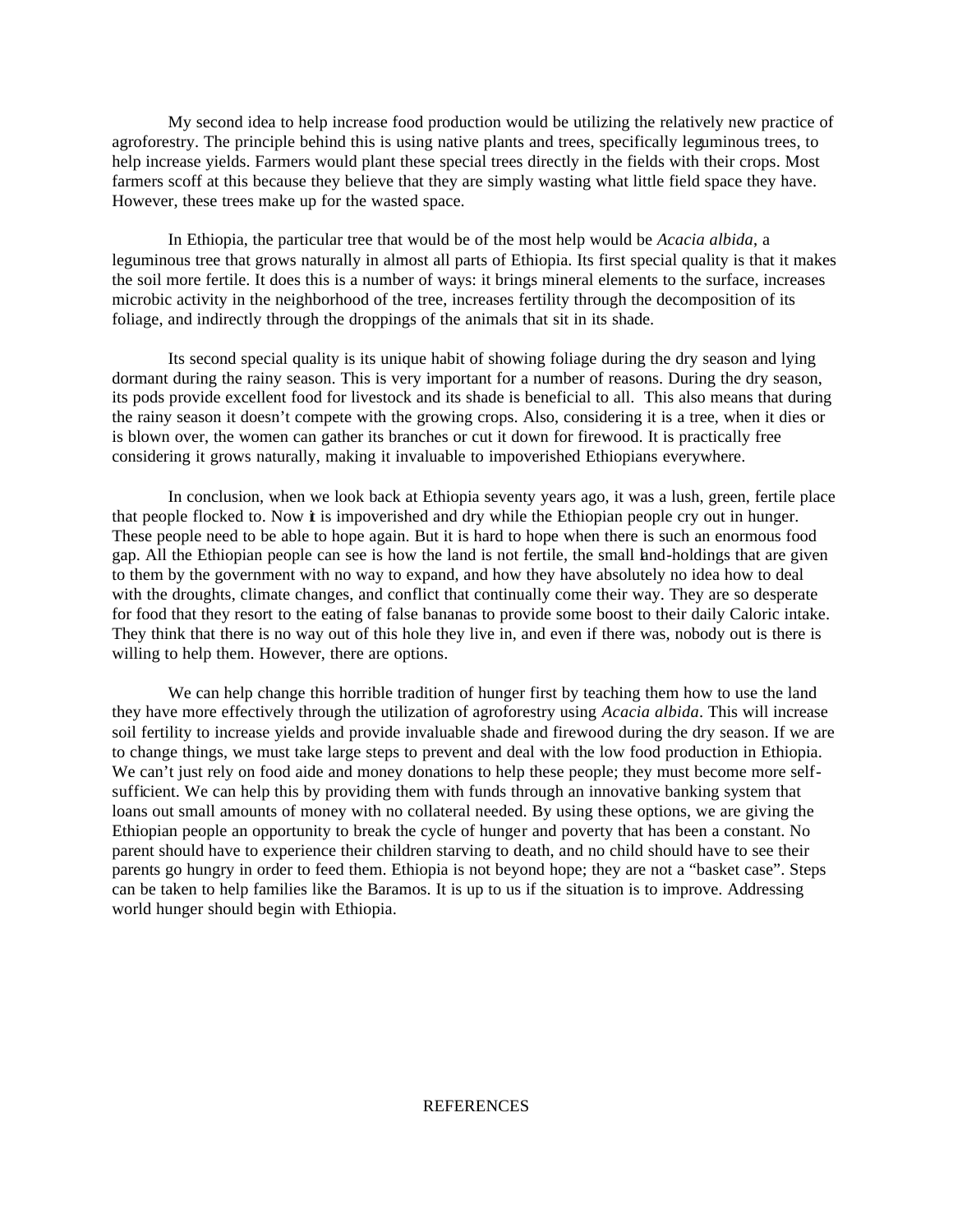- Anonymous. "UN and Firms Team UP to Tackle Hunger." Christian Science Monitor. 3 June 2005. SIRS Researcher. Online. 2 September 2005.
- Anonymous. "Ethiopia Crisis Severe, Say Aid Units." The Christian Century. 20 September 2003. Electric Library. Online. 15 September 2005.
- Anonymous. "Dr. Pedro Sanchez, 2002 World Food Prize Laureate." 2002. http://www.worldfoodprize.org/laureates/past/2002.htm. 2 September 2005.
- Anonymous. "Dr. Muhammad Yunus, 1994 World Food Prize Laureate." 1994. http://www. Worldfoodprize.org/laureates/past/1994.htm. 2 September 2005.
- Anonymous. "World Hunger- Ethiopia." 2005. http://www.wfp.org/country\_brief/indexcountry. asp?region=2&section=9&sub\_section=2&country=231. 1 September 2005.
- Agrawala, Shardul, and Broad, Kenneth. "The Ethiopia Food Crisis—Uses and Limits of Climate Forecasts." Science. 8 September 2000. Vol 289 Issue 5485, p1693, 2p. 1 graph. Electric Library. Online. 12 September 2005.
- Bevan, Philippa. "Hunger, Poverty, and Famine in Ethiopia: Mothers and Babies Under Stress." http://www.wed-ethiopia.org/docs/working-paper4.pdf. 4 September 2005.
- Bevan, Philippa. "Poverty in Ethiopia". http://staff.bath.ac.uk/hsspgb/pdfs/pip-ethiopia.pdf. 8 September 2005.
- Carter, Rachel Bonham. "Ethiopia Hunger Crisis Worsens, 136,000 Children Severely Malnourished." UNICEF. 5 May 2005. http://www.unicef.org/infobycountry/ Ethiopia\_26567.html. 3 September 2005.
- Dercon, Stefan. "Ethiopia: Poverty Assessment Study." May 1999. http://www.econ.ox.ac.uk members/stefan.dercon/IFAD1.pdf. 4 September 2005.
- Devereux, Stephen. "Food Insecurity in Ethiopia." October 2000. http://www.ids.ac.uk/ids/pvty/ pdf-files/FoodSecEthiopia4.pdf. 6 September 2005.
- Grover, D.K., and Temesgen, Antenech. "Alleviating Rural Poverty Through Efficient Small Holders Farming Systems in Ethiopia: Relevance of Macro Policies With Ground Realities." African Development and Poverty Reduction: The Macro- Micro Linkage Forum. South Africa. 13 October 2004.
- Hazell, Alastair. "Hunger Persists for More Than 3 Million in Ethiopia." 25 August 2005. http://www.medicalnewstoday.com/medicalnew.php?newsid=29643. 3 September 2005.
- Maharaj, Davan. "Hunger Gnaws at Ethopia: Aid Workers Struggle to Stave Off a Crisis After Drought Leaves Millions of People Needing Food." Los Angeles Times. 19 May 2003. Electric Library. Online. 12 September 2005.

Maharaj, David. "Living on Pennies: Trading Tomorrow to Eat Today." Los Angeles Times. 12